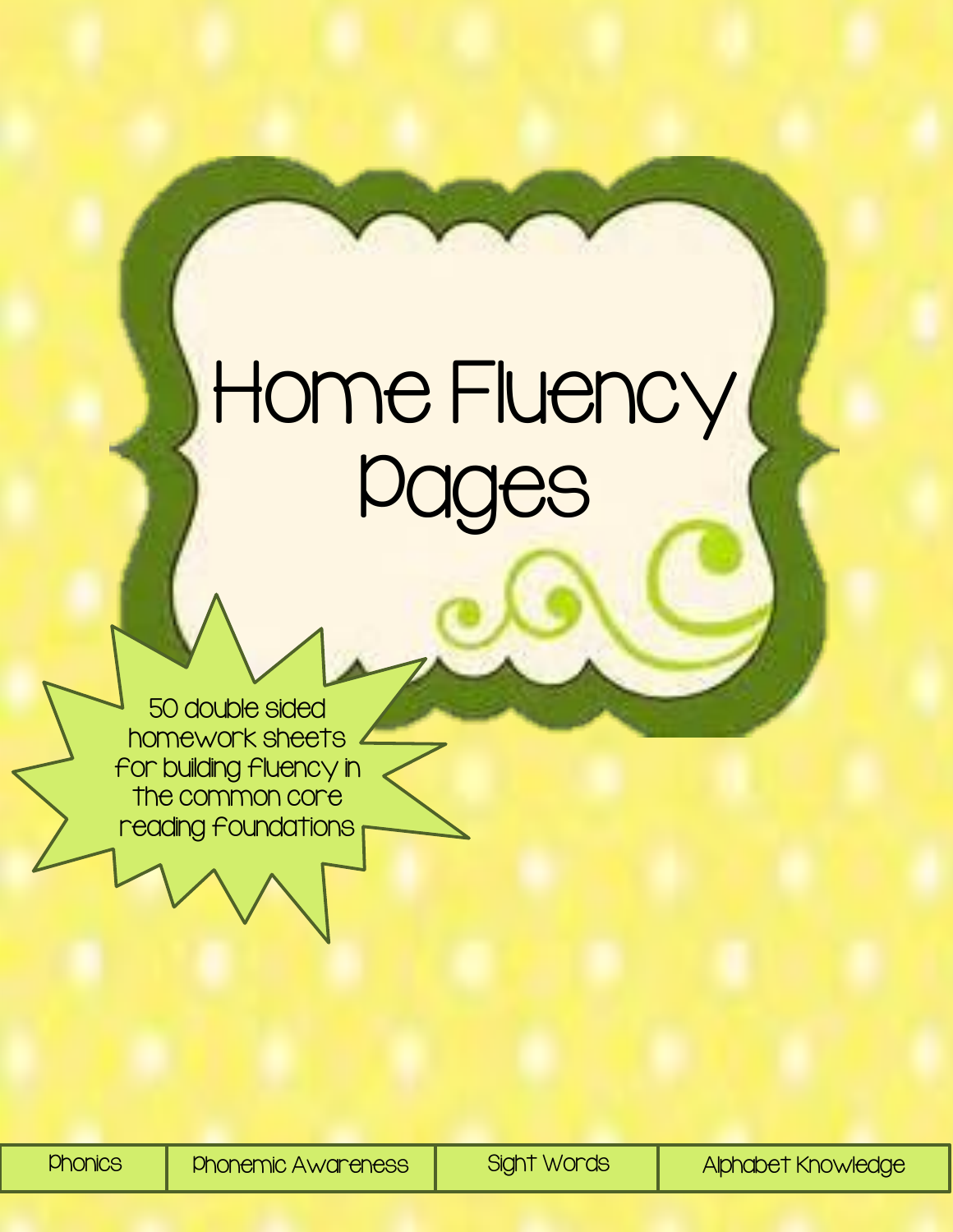Letter Race: Point to the left of each letter and have your child say the name of each letter as fast as possible. Try to complete the exercise in 20 seconds. Go back to the beginning and repeat only this time have your child say the sound of each letter. Try to complete this exercise in 30 sec. To add more difficulty, have your child point to the letters by him/herself.

## **A a B b C c a b c A B C a c B C b A a b**

**Phonemic Awareness:** Say the <u>beginning sound</u> of one of the pictures (/a/ for a picture of an *apple*). Ask your child to point to the picture that begins with the same sound. Remember to mix up the order to ensure your child is practicing the skill. To add more difficulty, have your child tell you the beginning sound for each picture.





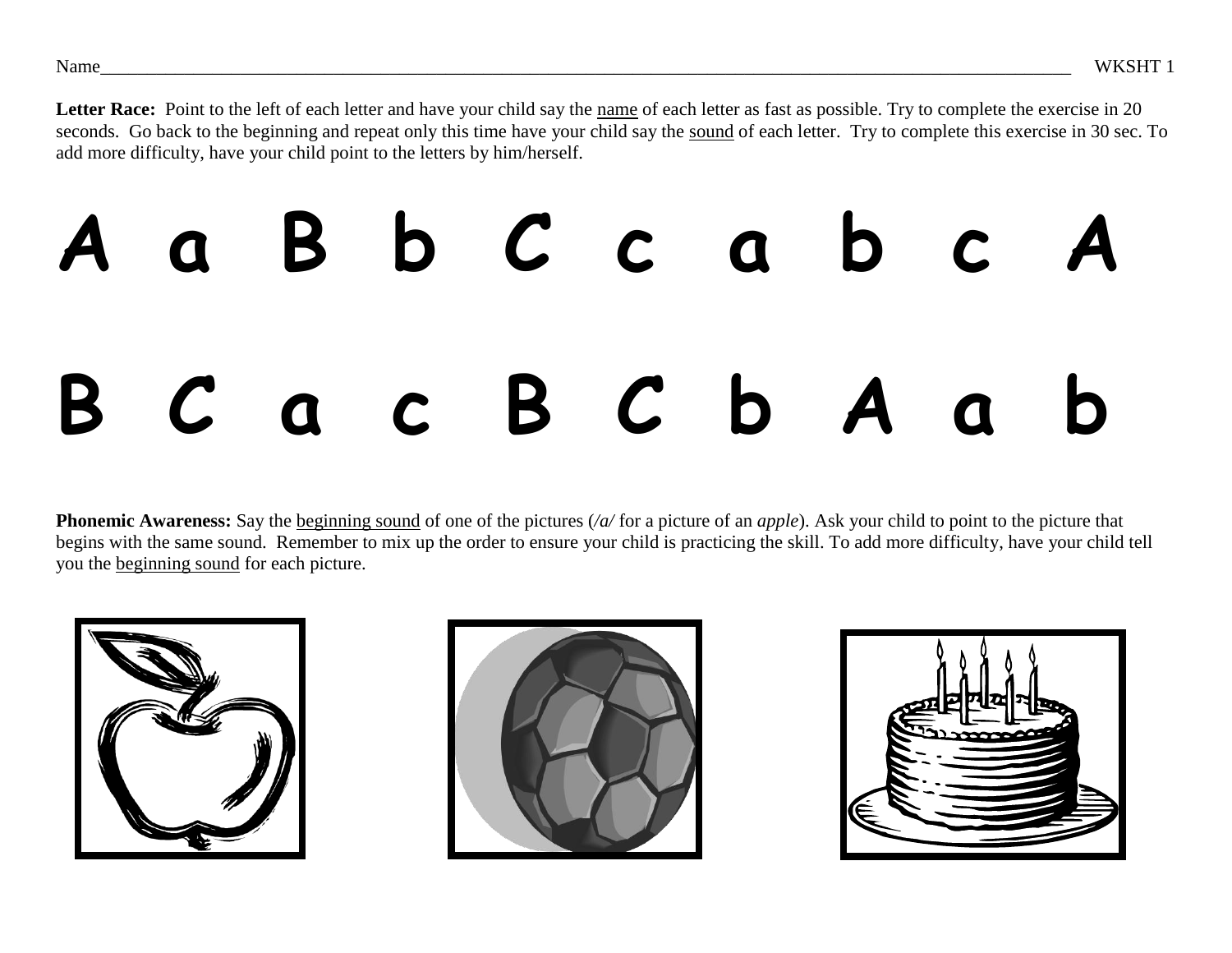Sight Words: Point to the left of each word and have your child read it out loud. If your child needs help tell him/her the word, then point to it a second time and let your child read the word. Remember to praise your child! Try to read all the sight words in 20 seconds.

## here go and like my the here to

**Blending:** Touch each sound, read it to your child with a pause between each sound. Have your child blend the sounds together to make the correct word. If your child needs help say each sound closer together until your child is able to hear the word. For added difficulty say each sound farther apart.



Checked off by \_\_\_\_\_\_\_\_\_\_\_\_\_\_\_\_\_\_\_\_\_\_\_\_\_\_\_\_\_\_\_\_\_\_\_\_\_\_\_\_\_\_\_\_\_\_\_\_\_\_\_\_\_\_\_\_\_\_\_\_\_\_\_\_\_\_ Date \_\_\_\_\_\_\_\_\_\_\_\_\_\_\_\_\_\_\_\_\_\_\_\_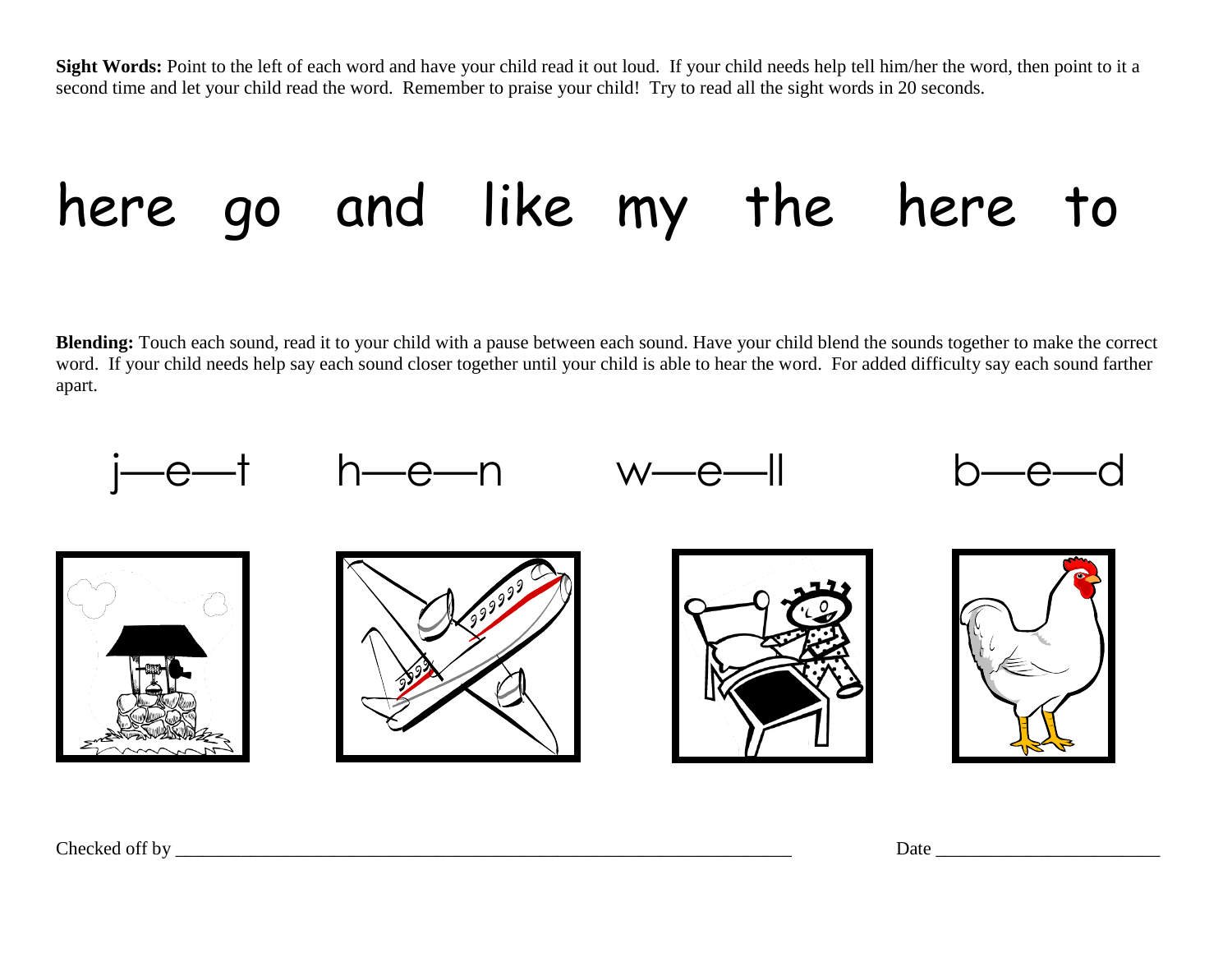**Blending:** Have your child blend each sound together to read the word. If your child needs help say each sound for your child while you point to the letters. After your child hears you blend the sounds have your child try the word again. After blending the sounds together decide if the word is a real word or make-believe word. If the word is real circle it; if the word is make-believe cross it out.



Checked off by \_\_\_\_\_\_\_\_\_\_\_\_\_\_\_\_\_\_\_\_\_\_\_\_\_\_\_\_\_\_\_\_\_\_\_\_\_\_\_\_\_\_\_\_\_\_\_\_\_\_\_\_\_\_\_\_\_\_\_\_\_\_\_\_\_\_ Date \_\_\_\_\_\_\_\_\_\_\_\_\_\_\_\_\_\_\_\_\_\_\_\_